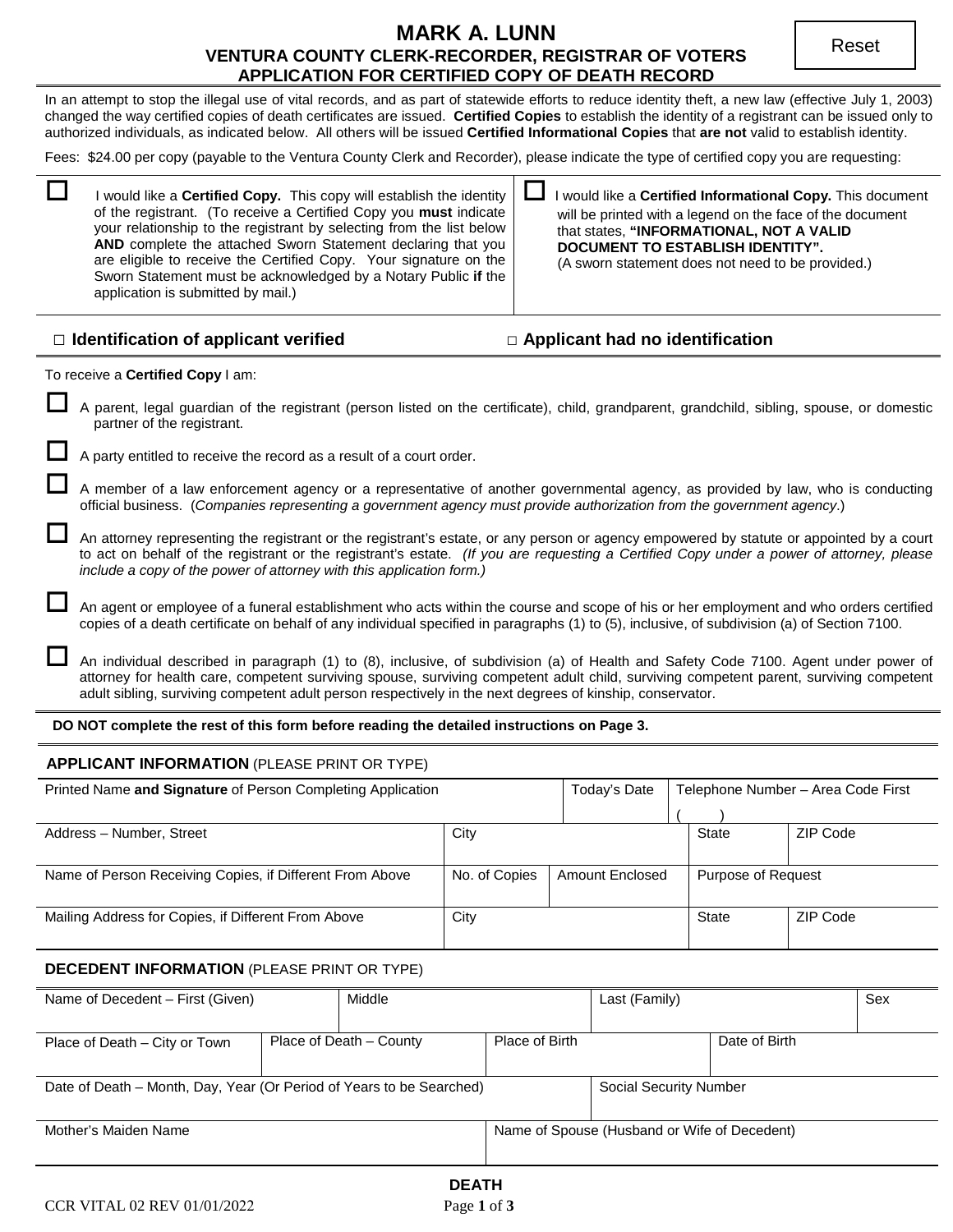# **SWORN STATEMENT**

**(\*Required for certified copy of record. This sworn statement is not required when requesting an Informational certified copy which is not valid to establish identity)**

**\*Any member of a law enforcement agency or a representative of a state or local government agency, as provided by law, who orders a copy of a record to which subdivision (a) applies in conducting official business is required to complete the Sworn Statement, however, they may not be required to have their signature on the Sworn Statement acknowledged by a Notary Public.**

> I, \_\_\_\_\_\_\_\_\_\_\_\_\_\_\_\_\_\_\_\_\_\_\_\_\_\_\_\_, declare under penalty of perjury under the laws of the State of California, (Printed Name)

that I am an authorized person, as defined in California Health and Safety Code Section 103526 (c), and am eligible to receive a

certified copy of the death record of the following individual(s):

| Name of the Person Listed on the Death Certificate | Your Relationship to the Person Listed on the Death Certificate |
|----------------------------------------------------|-----------------------------------------------------------------|
|                                                    |                                                                 |
|                                                    |                                                                 |
|                                                    |                                                                 |
|                                                    |                                                                 |

*(The remaining information must be completed in the presence of a Notary Public or County Clerk and Recorder staff.)*

| Subscribed<br>this<br>tΩ.<br>$-$ | Οt<br>dav | or<br>. . | at |                   |            |
|----------------------------------|-----------|-----------|----|-------------------|------------|
|                                  | Day       | Month     |    | City <sup>'</sup> | state<br>. |

\_\_\_\_\_\_\_\_\_\_\_\_\_\_\_\_\_\_\_\_\_\_\_\_\_\_\_\_\_\_\_\_\_\_\_\_\_\_\_\_\_\_\_\_\_\_\_\_\_\_\_\_\_\_ (Signature of person requesting certified copy)

*Note: If submitting your order by mail or fax, you must have your signature on the Sworn Statement acknowledged by a Notary Public using the Certificate of Acknowledgment below. If submitting your order in person, you must sign this in the presence of the County Clerk and Recorder staff.* ----------------------------------------------------------------------------------------------------------------------------------------------------------------------------------------

**A notary public or other officer completing this certificate verifies only the identity of the individual who signed the document to which this certificate is attached, and not the truthfulness, accuracy, or validity of that document.**

|                                                                                                                                                                                                                                                                           | <b>CERTIFICATE OF ACKNOWLEDGMENT</b>                                                                                                   |
|---------------------------------------------------------------------------------------------------------------------------------------------------------------------------------------------------------------------------------------------------------------------------|----------------------------------------------------------------------------------------------------------------------------------------|
| State of the state of the state of the state of the state of the state of the state of the state of the state o                                                                                                                                                           |                                                                                                                                        |
| County of $\frac{1}{2}$ county of $\frac{1}{2}$ county of $\frac{1}{2}$ county of $\frac{1}{2}$ county of $\frac{1}{2}$ county of $\frac{1}{2}$ county of $\frac{1}{2}$ county of $\frac{1}{2}$ county of $\frac{1}{2}$ county of $\frac{1}{2}$ county of $\frac{1}{2}$ c | SS                                                                                                                                     |
|                                                                                                                                                                                                                                                                           | externally, personally                                                                                                                 |
|                                                                                                                                                                                                                                                                           | (Insert your name and title)                                                                                                           |
| appeared and the contract of the contract of the contract of the contract of the contract of the contract of the contract of the contract of the contract of the contract of the contract of the contract of the contract of t                                            | __, who proved to me on the                                                                                                            |
|                                                                                                                                                                                                                                                                           | basis of satisfactory evidence to be the person(s) whose name is/are subscribed to the within instrument and acknowledged to me        |
|                                                                                                                                                                                                                                                                           | that he/she/they executed the same in his/her/their authorized capacity(ies), and that by his/her/their signature(s) on the instrument |
|                                                                                                                                                                                                                                                                           | the person(s), or the entity upon behalf of which the person(s) acted, executed the instrument.                                        |
| correct.                                                                                                                                                                                                                                                                  | I certify under PENALTY OF PERJURY under the laws of the State of California that the foregoing paragraph is true and                  |
|                                                                                                                                                                                                                                                                           | $\frac{1}{2}$                                                                                                                          |

WITNESS my hand and official seal. (NOTARY SEAL)

\_\_\_\_\_\_\_\_\_\_\_\_\_\_\_\_\_\_\_\_\_\_\_\_\_\_\_\_\_\_\_\_\_\_\_\_\_\_\_\_\_\_\_\_\_\_\_\_\_\_\_\_\_\_\_ NOTARY SIGNATURE